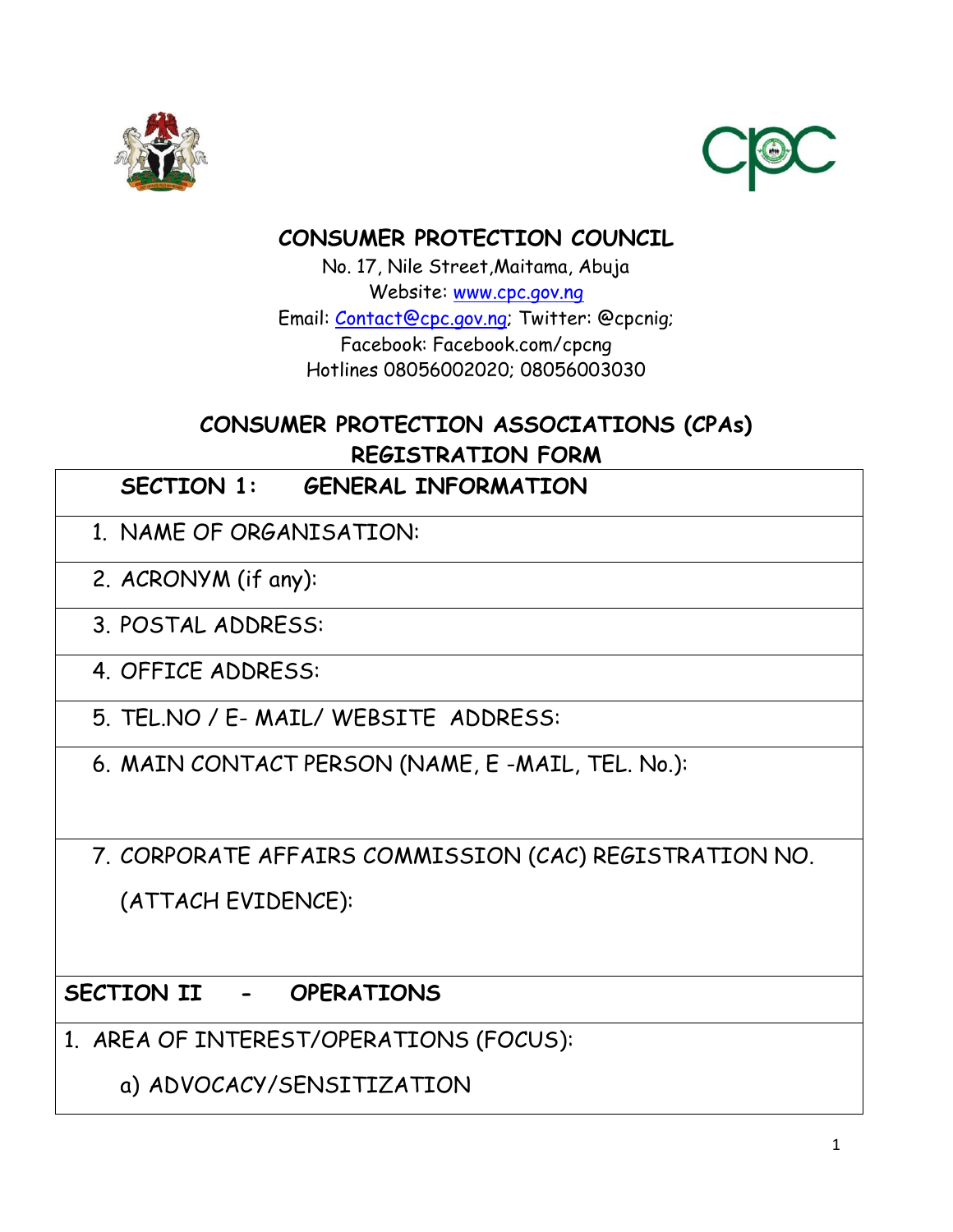| b) INTERFACE BETWEEN INDUSTRY/SERVICE PROVIDERS AND                                                                       |
|---------------------------------------------------------------------------------------------------------------------------|
| <b>CONSUMERS</b>                                                                                                          |
| c) CONSUMER COMPLAINTS REDRESS                                                                                            |
| d) COLLABORATION WITH CPC ON SURVEILLANCE AND                                                                             |
| ENFORCEMENT ACTIVITIES                                                                                                    |
| ((TICK AS APPLICABLE)                                                                                                     |
| 2. GEOGRAPHICAL SCOPE OF OPERATIONS:                                                                                      |
| 3. IF YOU TICKED (a) IN QUESTION '1'; PROVIDE INFORMATION<br>ABOUT ACTIVITIES INCLUDING GRASSROOTS (WHERE<br>APPLICABLE): |
| 4. PROVIDE INFORMATION(WITH ATTACHED EVIDENCE) OF<br>ACTIVITIES IN THE PAST ONE YEAR:<br>$\mathsf{L}$<br>II.<br>III.      |
| 5. ORGANIZATIONAL OBJECTIVE/VISION OR MISSION:                                                                            |
| 6. AFFILIATION WITH ANY NATIONAL OR INTERNATIONAL<br>CONSUMER ORGANIZATION (S):                                           |
| <b>OTHER INFORMATION</b><br><b>SECTION III:</b>                                                                           |
| 1. NATURE OF SUPPORT YOUR ORGANIZATION IS ABLE TO PROVIDE TO CPC:                                                         |
| I. TECHNICAL                                                                                                              |
| II. FACILITATION                                                                                                          |
| III. OTHERS (PLEASE SPECIFY):                                                                                             |